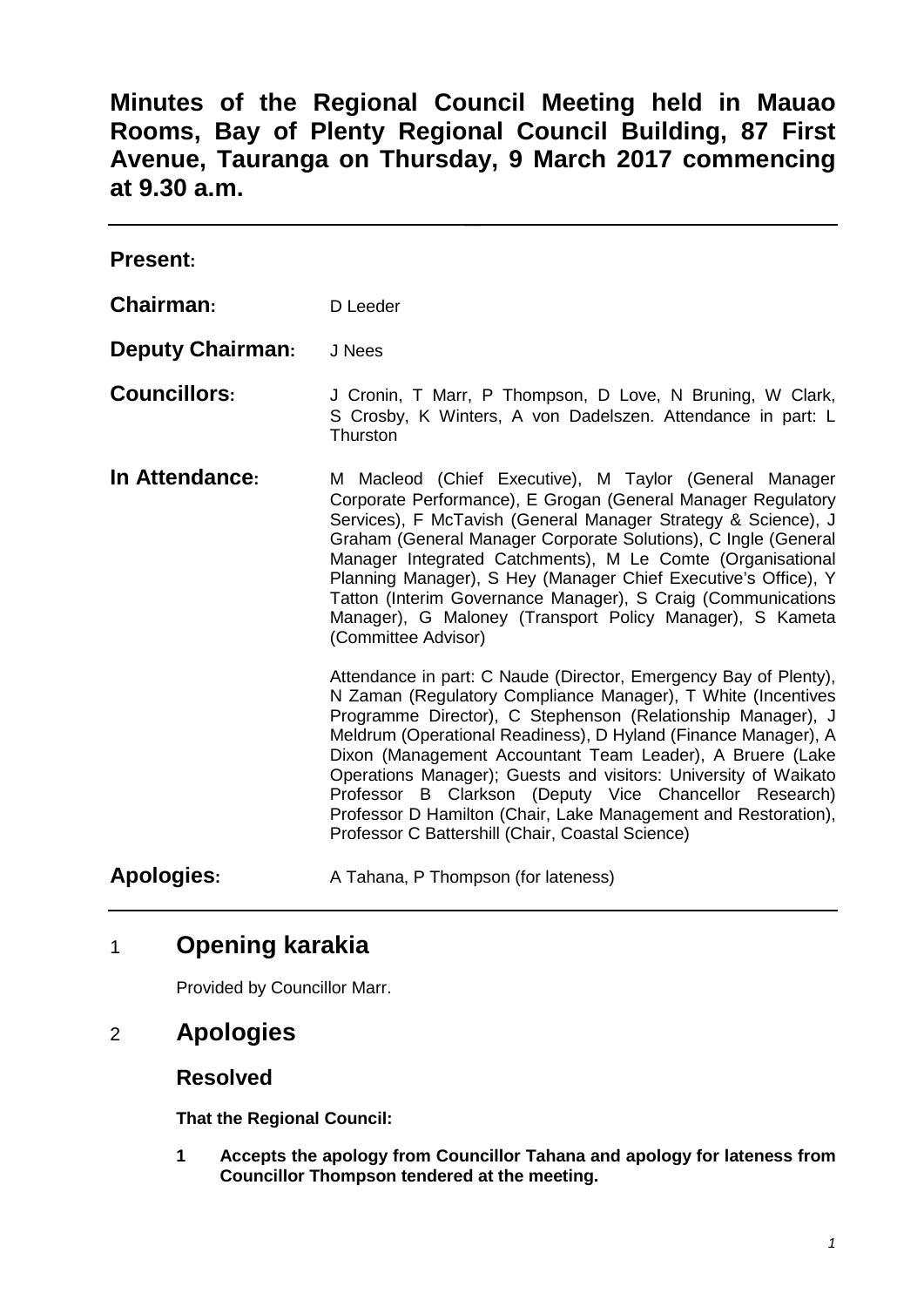#### **Thurston/Bruning CARRIED**

# 3 **Chairman's announcements**

The Chairman made the following announcements:

#### 1) **Briefing updates**

#### *Refer Tabled Document Number 1.*

In lieu of the Public Forum, the Chairman advised that Council would receive next on the agenda, briefings on the following matters:

- a) Water Protest Rallies Communications Manager Sue-Ellen Craig gave a communication update on water protest rallies that would be taking place within the community on 14 March 2017, as part of a petition and campaign being coordinated by the New Zealand Water Forum – Bung the Bore. Members were provided with an information summary about the protest rallies, water takes and community interest in relation to the Otakiri bottling plant (refer Tabled Document Number 1).
- b) Civil Defence Emergency Management update General Manager Integrated Catchments Chris Ingle and Director Emergency Management Bay of Plenty Clinton Naude briefed councillors on recent heavy rainfall events and informed that emergency management staff would be monitoring the situation.
- c) Environment Court Appeal Proceedings for Rena Consent Hearing Decisions – General Manager Regulatory Services Eddie Grogan advised that appeal proceedings had commenced that week, to be held over the next four weeks. Mr Grogan confirmed that Regional Council would be maintaining its position, with Council's Consent Manager involved as a witness to the proceedings.

#### **2) Agenda item 7.2 withdrawn**

The Chairman advised that following advice from staff, agenda item 7.2, 'Proposed Changes to Port Charges (Harbour Dues) for Consultation' was to be withdrawn from the agenda. The reason for the withdrawal was that it was more appropriate that Port charges be reviewed as part of the Long Term Plan process.

## **Resolved**

**That the Regional Council:**

**1 Agrees to withdraw from the agenda, item 7.2, Proposed Changes to Port Charges (Harbour Dues) for Consultation.**

> **Leeder/Cronin CARRIED**

# 4 **Declaration of conflicts of interest**

No conflicts of interest were declared.

# 5 **Previous Minutes**

A2566065 2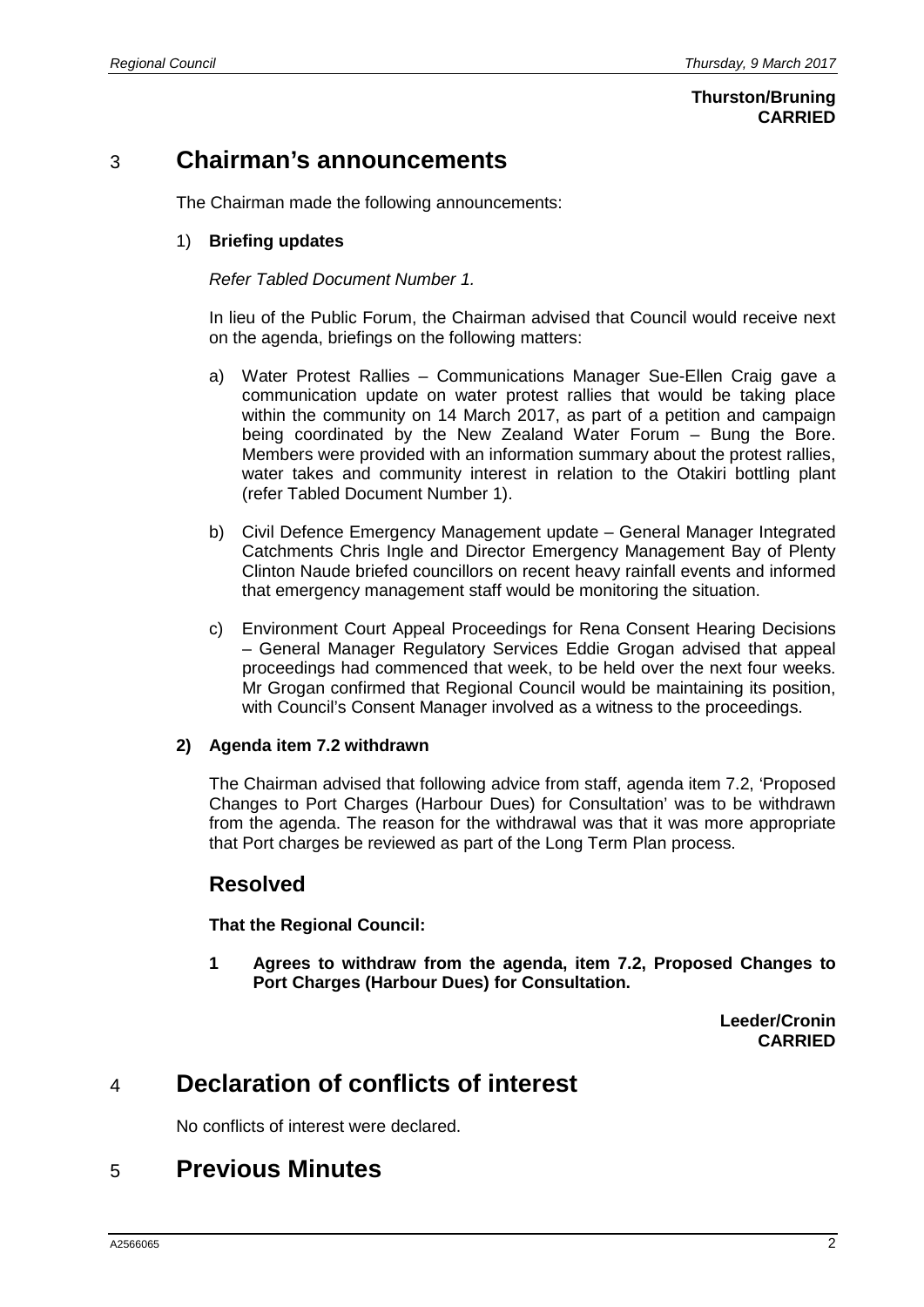## 6 **Regional Council Minutes - 14 February 2017**

#### **Matters arising**

Minute Item 10.1, Bay of Plenty Regional Navigation Safety Bylaw 2017 adoption (page 20 of the agenda) - Clarification was sought regarding the inconsistencies referred to in Maritime New Zealand's letter. It was confirmed that the adopted Bylaw was consistent with the Maritime Transport Act and that the inconsistencies were related to Maritime New Zealand's proposed policy, to which minor amendments had been made to the Bylaw in response to the letter.

#### **Resolved**

**That the Regional Council under its delegated authority:**

**1 Confirms the minutes of the Regional Council meeting held 14 February 2017, as a true and correct record.**

> **Leeder/Cronin CARRIED**

#### **Attendance**

Councillor Thompson entered the meeting at 9:41 am.

# 7 **Chairman's Report**

The Chairman updated Council on his activities and matters of potential interest.

Advice and discussion was raised on environmental monitoring and reporting matters from the Regional Sector Group (RSG) meeting held on 17 February 2017. The Chairman confirmed a combined RSG response would be submitted to the Minister for the Environment, in response to work and correspondence received on the *Clean Water* consultation document, including proposed amendments to the National Policy Statement for Freshwater Management 2014. Members were informed of the fourth tranche and second reading of the Resource Management Amendment Bill. Comment was raised on the importance of receiving further information on these matters to inform a Council workshop on water taking place on 16 March.

Regarding the Local Government Futures work, the Chief Executive advised that the local government Bay of Plenty Chief Executives are in the process of scoping a closeout report that would include key findings of the various reports produced in the project, the process followed and lessons learnt. The report will not include any recommendations.

In addition to the report, members were advised that a Productivity Commission report was due to be released the following week.

## **Resolved**

**That the Regional Council:**

**1 Receives the report, Chairman's Report.**

**Leeder/Love CARRIED**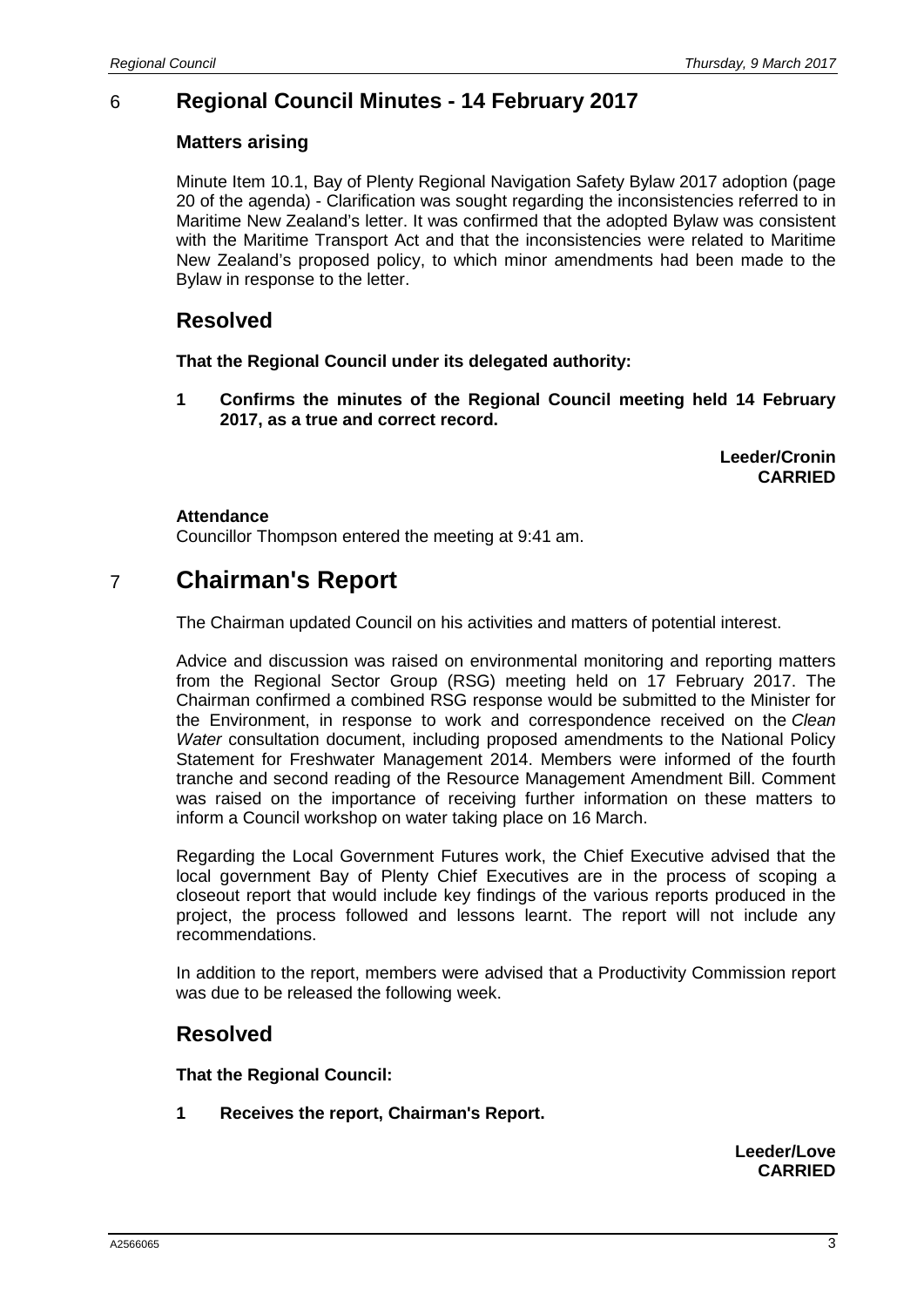# 8 **Chief Executive's reports**

## 8.1 **Statement of Proposal to amend the Bay of Plenty Regional Council Resource Management Act and Building Act Charges Policy**

General Manager Regulatory Services Eddie Grogan and Regulatory Compliance Manager Nick Zaman presented the report that recommended Council adopt the Proposed Bay of Plenty Regional Council Resource Management Act and Building Act Charges Policy 2017/2018 (Charges Policy).

Clarification was sought and provided on the proposed increases. It was explained that the proposed change to OSET fees would align them with other water consent fees. Cost recovery for monitoring complaints was recuperated through consent actual and reasonable charges. It was noted that the most significant jump in charges was the overall increase in inflation (BERL) and science and monitoring charges. Regarding complaints associated with reverse sensitivities, members were advised that officers were trained to deal with these issues. An in-depth report on compliance complaints would be reported to the Regional Direction and Delivery Committee.

#### **Resolved**

**That the Regional Council:**

- **1 Receives the report, Statement of Proposal to amend the Bay of Plenty Regional Council Resource Management Act and Building Act Charges Policy.**
- **2 Agrees to the proposed changes to the Charges Policy as outlined in Section 2.2 of the report, as set out below:**
	- **a. Increase the \$500 fixed charge component of the general application fee for resource consents (Section 2.2.1 of the Charges Policy) by \$50 to \$550 (GST exclusive), to reflect the increased administration required in the Accela database system. Based on an estimated receipt of 500 applications in the next financial year, this will result in additional revenue of \$25,000;**
	- **b. Replace the fixed fee for processing short term consents for On-Site Effluent Treatment (OSET) systems 'in future reticulation zones' and where 'properties require a community solution' (Table 1 of the Charges Policy) with the general application fee and recovery of actual and reasonable costs for consent applications;**
	- **c. Maintain the fixed fee for transfer of consent applications that are complete (Table 1 of the Charges Policy), but introduce recovery of actual and reasonable costs for incomplete transfer applications;**
	- **d. A \$10 (plus BERL) increase to the base charge (Section 3.1 of the Charges Policy) for all fixed fee consent activities (from \$99 to \$111, GST exclusive). This would apply to approximately 2,950 consents and provide an increased revenue of around \$30,000/pa;[1](#page-3-0)**

<span id="page-3-0"></span><sup>-</sup>1 *Resolution rescinded with amendment; refer Item 3.1, Extraordinary Council Meeting 29 March 2017.*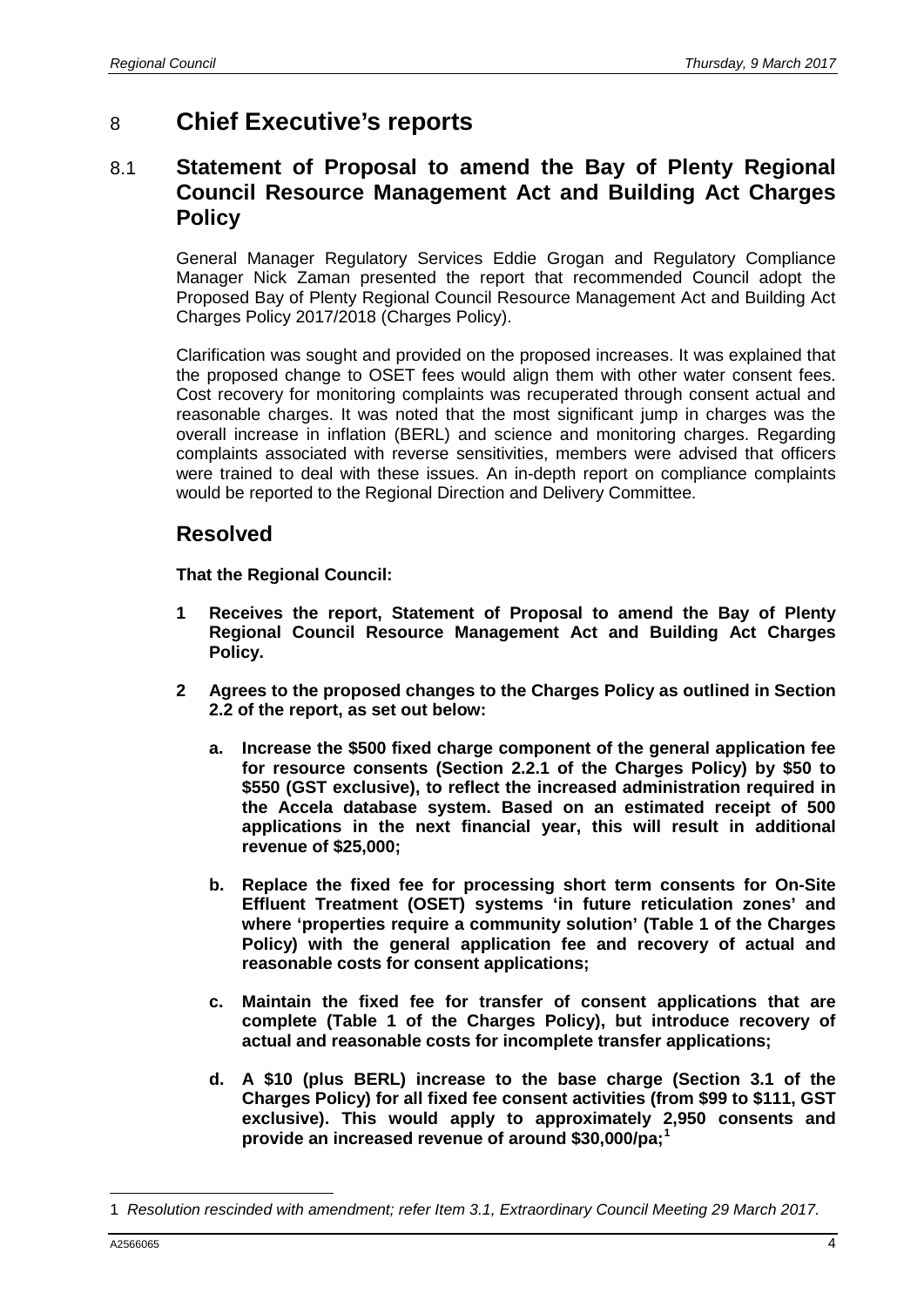- **e. An increase of 2% (BERL) for Building Act Charges (Section 5. Table 2 of the Charges Policy);**
- **f. Remove the 'credit factor' allowance (Section 3.2.1 of the Charges Policy) applied to the fixed supervision/compliance charge for selfmonitoring. Resource consents covered by this category are now charged on an actual and reasonable basis thereby removing the need to apply a credit factor to a fixed charge;**
- **g. A change to the hourly rates structure in Schedule A, Table 1 of the report.**
- **3 Adopts the Statement of Proposal on Resource Management Act and Building Act Charges Policy 2017/2018 for public consultation through the special consultative procedure under the Local Government Act (appended to this report).**
- **4 Confirms that Council will continue to waive charges for consented Low Risk Onsite Effluent Treatment Systems for the 2017/2018 financial year.**
- **5 Confirms that Council agrees the three exceptions to the base charge, as outlined in section 2.4 of the report, set out below:**
	- **(a) Long term consents for structures, reclamations or diversions in the Coastal Marine Area, rivers and lakes unless an inspection has been carried out (in which case, the consent holder is charged as per Schedule 1A or 2A).**
	- **(b) "Consequential" consents such as the discharge permit in an activity that involves a diversion and discharge, or the discharge permit in an activity that involves taking and discharging water (e.g. to heat a pool). To qualify, the "consequential" consent must occur as a natural consequence of the primary activity and have no significant environmental effect compared to the primary consent.**
	- **(c) In addition to the base charge, a special administrative charge is payable where multiple holders of one consent request separate invoicing and correspondence to each consent holder. An additional fee of \$115 (GST inclusive) will be charged to each additional consent holder requiring this service.**

**Von Dadelszen/Nees CARRIED**

## 8.2 **Draft Annual Plan 2017/18 - Approval of Information Document and Supporting Information**

*Refer Supporting Document: Annual Plan 2017/18 Information Document.*

The report sought the approval of the 2017/18 Annual Plan draft Budget, Information Document and supporting documentation for public release. Members were provided with a hard copy of the draft Information Document for their information. General Manager Corporate Performance Mat Taylor and Organisational Planning Manager Mark Le Comte highlighted key changes within the draft budget and the process for communication, engagement and the special consultative procedure.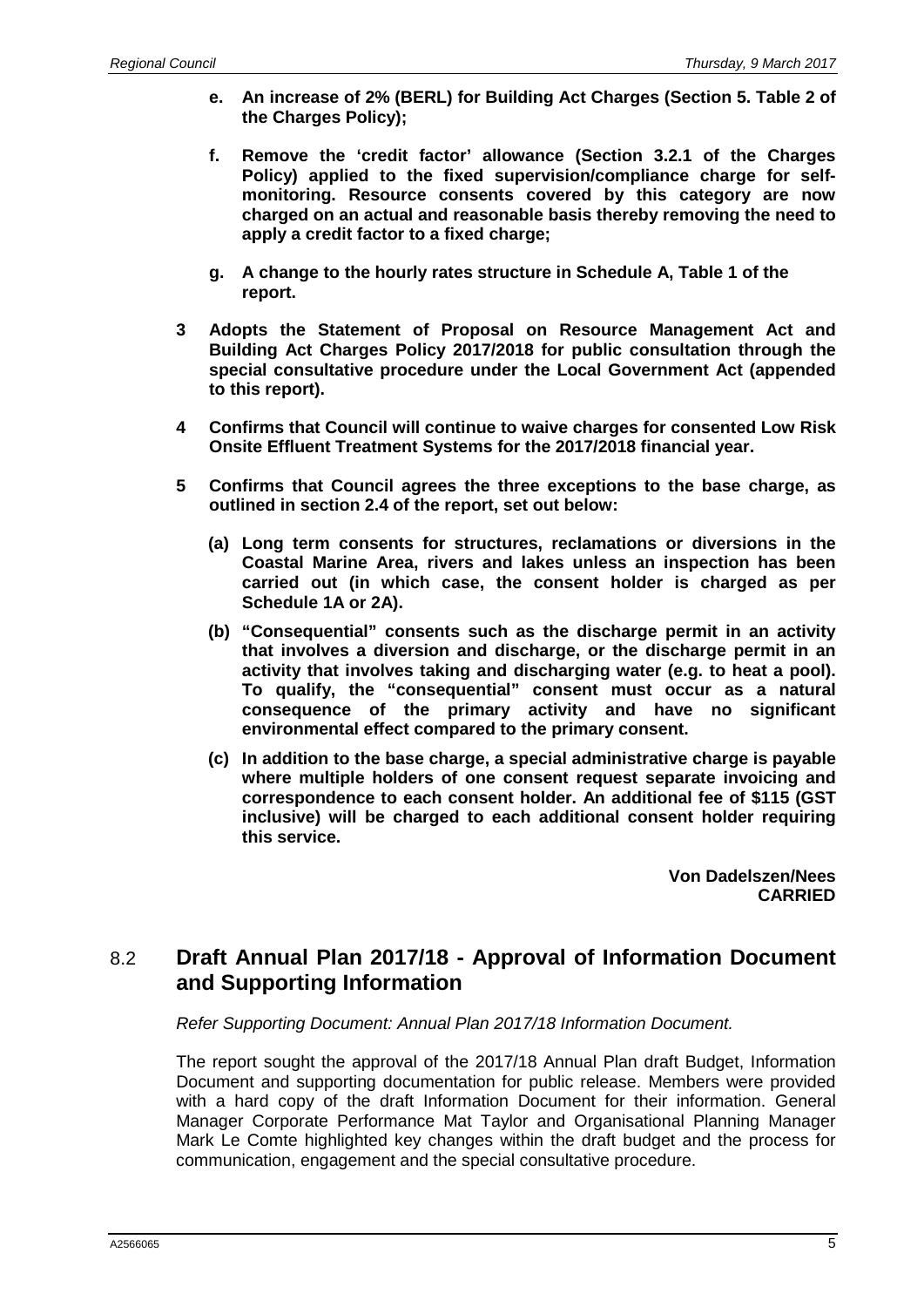Mr Taylor confirmed the public would have the opportunity to feedback and address Council at its meeting on 19 May 2017. Councillors would have the opportunity for further Draft Annual Plan discussion at the Council workshop scheduled the same day.

Council supported the recommendations and approval of the 2017/18 Draft Annual Information Document and supporting information, subject to a cost breakdown of general, targeted and total rates to be included in the graph shown on page 19 of the Information Document, which was noted and acknowledged by staff.

Requests were made for a copy of the distribution list of stakeholders receiving the Information Document to be provided to councillors for information; and that information be provided for the Annual Plan Council Workshop on 19 May on: air quality monitoring, levels of service, the status of marine spatial plan monitoring, environmental enhancement funding, trend analysis of the volunteer growth base (to include bait trapping) and whether Council support was keeping pace.

#### **Resolved**

**That the Regional Council:**

- **1 Receives the report, Draft Annual Plan 2017/18 - Approval of Information Document and Supporting Information;**
- **2 Approves the draft Budget for 2017/18 and financial statements in appendices 1-5 for the purpose of public information.**
- **3 Notes that the draft Budget 2017/18 is unbalanced, mainly due to payment of operating grants for infrastructure projects.**
- **4 Approves the draft total real rates revenue increase of 6.6%, which is less than the forecast 8.5% increase of for year three of the Long Term Plan 2015-2025, for the purpose of public information.**
- **5 Agrees that, pursuant to section 95 2A of the Local Government Act (2002), the variances from Long Term Plan year 3 are not significant or material enough to require a full special consultative procedure including formal submissions and hearings.**
- **6 Approves the Annual Plan 2017/18 Information Document 'Thriving Together – The journey continues'.**
- **7 Delegates to the Chief Executive to make any minor editorial changes to the Annual Plan 2017/18 Information Document.**
- **8 Approves the release of the Annual Plan 2017/18 Information Document and draft budget 2017/18 for public information and feedback.**
- **9 Confirms that the decision has a low level of significance.**

**Leeder/Bruning CARRIED**

## 8.3 **Update on Lake Rotorua Incentives Committee Activities**

Incentives Programme Director Te Taru White updated Council on progress made by the Lake Rotorua Incentives Committee (LRIC) towards achieving its nitrogen reduction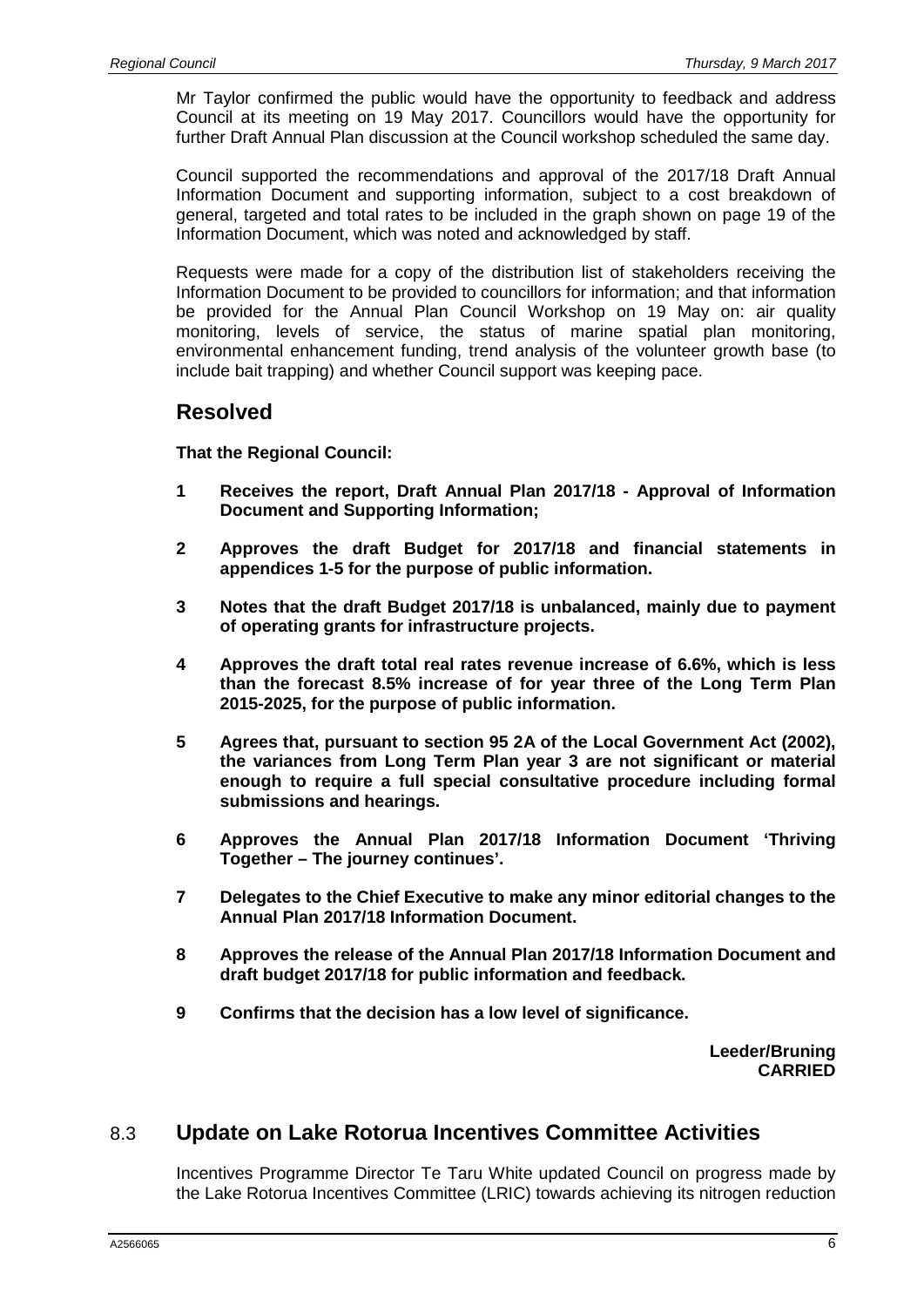targets within its terms of reference and approved budgets. Mr White outlined points from the report and highlighted the importance of building relationships with landowners to move forward with agreements. LRIC Committee Chair Councillor Bruning provided comment on the Committee's progress and stated he was pleased with how it was working.

Assurance was sought regarding protection of intellectual property. Although this was covered by a 999 year deed of term, the Chief Executive undertook to check that protection was safeguarded.

## **Resolved**

**That the Regional Council:**

**1 Receives the report, Update on Lake Rotorua Incentives Committee Activities.**

> **Bruning/von Dadelszen CARRIED**

## **Adjournment**

The meeting adjourned at 10:50 am and reconvened at 11:15 am.

#### **Attendance**

Councillor Thurston left the meeting and tendered his apology for his early departure at 11:15 am.

## 8.4 **Update from the University of Waikato**

*Refer PowerPoint Presentation A2563218.*

University of Waikato Vice Chancellor Research Professor Bruce Clarkson was in attendance with Coastal and Lake Chairs Professors Chris Battershill and David Hamilton, to provide an update to Council on the activities of the University of Waikato.

Further to the report, Professor Clarkson informed Council that earthworks and scoping of course requirements were underway for the Tauranga Campus. In regard to the proposed Marine Centre, development of a purpose built centre that would focus purely on project research to assist entrepreneurial activity was being progressed. The joint establishment of Te Waiora Freshwater Management Institute had received Central Government funding for incentivising joint research collaboration models. The proposal for a Regional Research Institute was a further opportunity to obtain a share of contestable funding that was available and aimed at converging innovation and performance institutes.

Chair in Lake Management and Restoration Professor Hamilton followed with a presentation that highlighted progress and ongoing challenges for lake management and restoration. Professor Hamilton acknowledged the range of academics and funding support, as a focal point of the programme and expressed the importance of maintaining a routine monitoring programme as being critical to gaining long-term trends. He considered future technology advances in modelling would assist decisionmaking and noted that data analysis, alum dosing, natural occurrence of phosphorus, recycling of nutrients, agricultural practices and lakeweed were ongoing challenges for the programme.

#### **Attendance**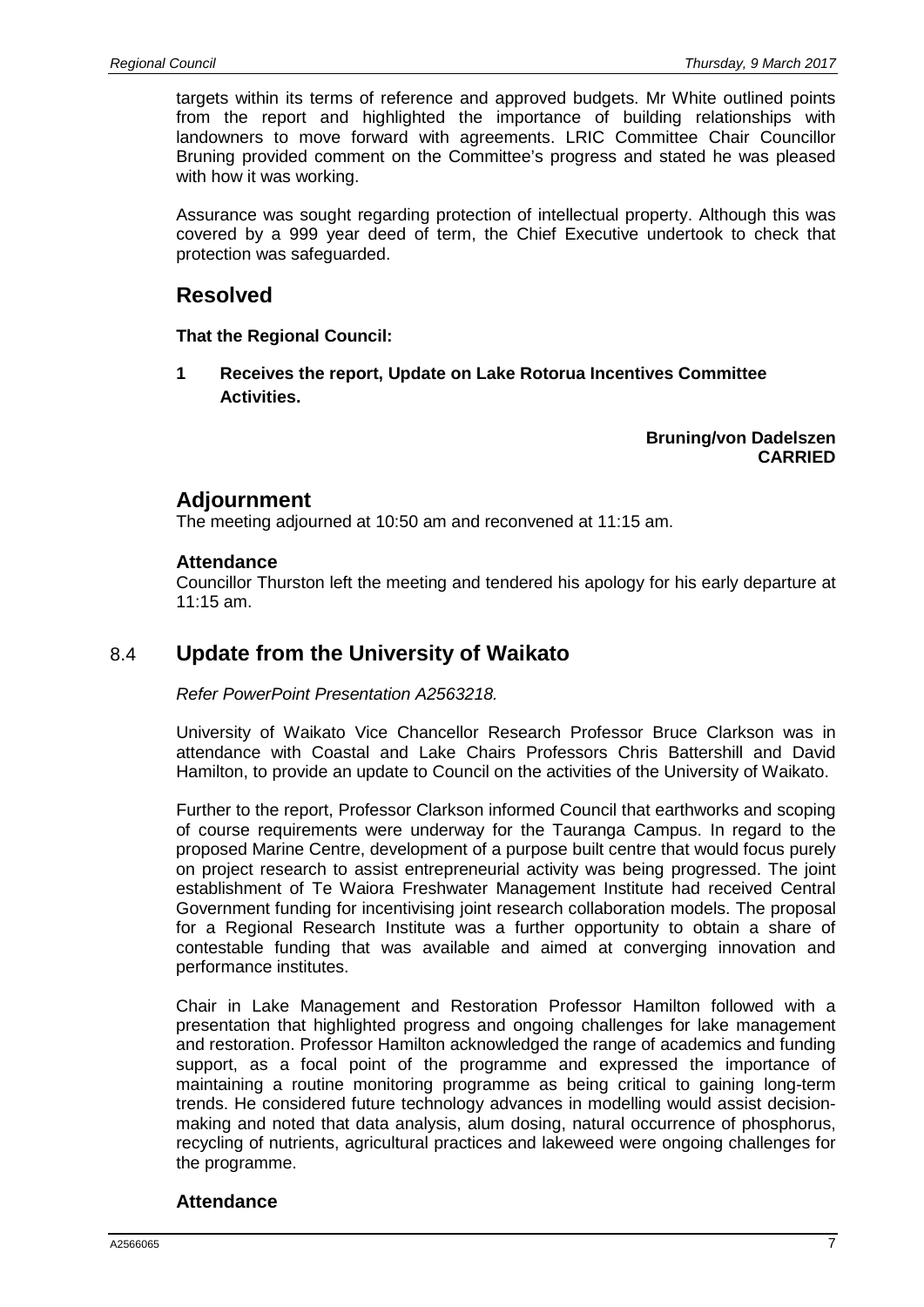Councillor Cronin exited at 12:02 pm.

A further opportunity for discussion with Professor Hamilton was requested, which the Chief Executive noted.

The Chairman thanked the gentlemen for their attendance and presentation, with acknowledgement expressed from members to Professors Bathershill and Hamilton for their outstanding work.

As Professor Hamilton's contract was coming to an end, on behalf of Council, the Chairman paid special tribute to Professor Hamilton. He thanked him for his tenure and exceptional efforts in a challenging area of work and wished him well for the future.

#### **Resolved**

**That the Regional Council:**

- **1 Receives the report, Update from the University of Waikato.**
- **2 Notes that staff intend to initiate an independent review of the University Chairs with findings to be delivered before the end of this financial year.**

**Marr/von Dadelszen CARRIED**

#### **Attendance**

Councillor Cronin entered the meeting at 12:20 pm.

#### 8.5 **Update on local government reorganisation in other regions**

Manager Chief Executive's Office Shelley Hey presented the report that updated Council on local government reorganisation initiatives in other regions. Ms Hey advised since her report was written, the Local Government Commission had released a report on its community engagement on Auckland local government arrangements. The summary of feedback revealed that many people think improvements could be made to reflect the local needs of more isolated and/or rural areas in Auckland, however, there is a variety of views about what improvements are needed and how they could be attained.

## **Resolved**

**That the Regional Council:**

**1 Receives the report, Update on local government reorganisation in other regions.**

> **Love/von Dadelszen CARRIED**

#### **Adjournment**

The meeting adjourned at 12:40 pm and reconvened at 1:00 pm.

# 9 **Public Excluded Section**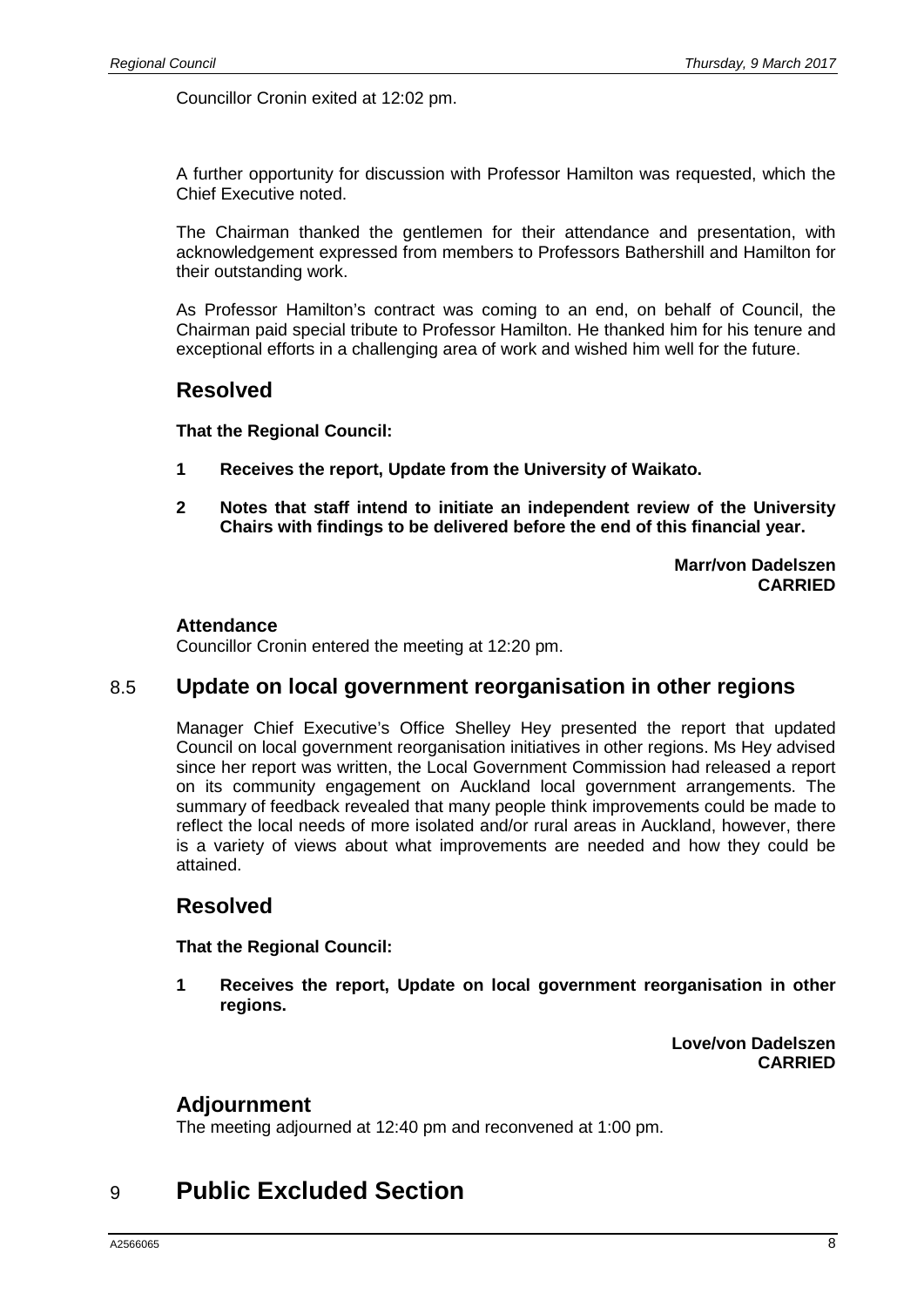#### **Resolution to exclude the public**

**THAT the public be excluded from the following parts of the proceedings of this meeting.**

**The general subject of each matter to be considered while the public is excluded, the reason for passing this resolution in relation to each matter, and the specific grounds under section 48(1) of the Local Government Official Information and Meetings Act 1987 for the passing of this resolution are as follows:**

| <b>General Subject of Matter to</b><br>be Considered                                 | <b>Reason for passing this</b><br>resolution in relation to<br>this matter                                                      | <b>Grounds under Section 48(1)</b><br><b>LGOIMA 1987 for passing</b><br>this resolution                                                                                                                                        |
|--------------------------------------------------------------------------------------|---------------------------------------------------------------------------------------------------------------------------------|--------------------------------------------------------------------------------------------------------------------------------------------------------------------------------------------------------------------------------|
| 8.1 Public Excluded Regional<br><b>Council Minutes - 14</b><br>February 2017         | Please refer to the<br>relevant clause in the<br>meeting minutes                                                                | That the public conduct of<br>the whole or the relevant<br>part of the proceedings of<br>the meeting would be likely<br>to result in the disclosure of<br>information for which good<br>reason for withholding<br>would exist. |
| 8.2 New Aquaculture<br><b>Opportunities - Eastern BOP</b>                            | To carry out, without<br>prejudice or<br>disadvantage,<br>commercial activities.                                                | That the public conduct of<br>the whole or the relevant<br>part of the proceedings of<br>the meeting would be likely<br>to result in the disclosure of<br>information for which good<br>reason for withholding<br>would exist. |
| 8.3 Regional Integrated<br><b>Ticketing System Interim</b><br><b>Solution</b>        | To carry on, without<br>prejudice or<br>disadvantage,<br>negotiations (including<br>commercial and<br>industrial negotiations). | That the public conduct of<br>the whole or the relevant<br>part of the proceedings of<br>the meeting would be likely<br>to result in the disclosure of<br>information for which good<br>reason for withholding<br>would exist. |
| 8.4 Whakatāne and<br><b>Tauranga Building Upgrades</b>                               | To prevent the disclosure<br>or use of official<br>information for improper<br>gain or improper<br>advantage.                   | That the public conduct of<br>the whole or the relevant<br>part of the proceedings of<br>the meeting would be likely<br>to result in the disclosure of<br>information for which good<br>reason for withholding<br>would exist. |
| 9.1 Presentation: Chief<br><b>Executive's 6-monthly</b><br><b>Performance Review</b> | To protect the privacy of<br>natural persons,<br>including that of<br>deceased natural<br>persons.                              | That the public conduct of<br>the whole or the relevant<br>part of the proceedings of<br>the meeting would be likely<br>to result in the disclosure of<br>information for which good<br>reason for withholding<br>would exist. |

**Leeder/Bruning CARRIED**

**The meeting closed with a karakia at 3:50 pm, at the conclusion of the public excluded items.**